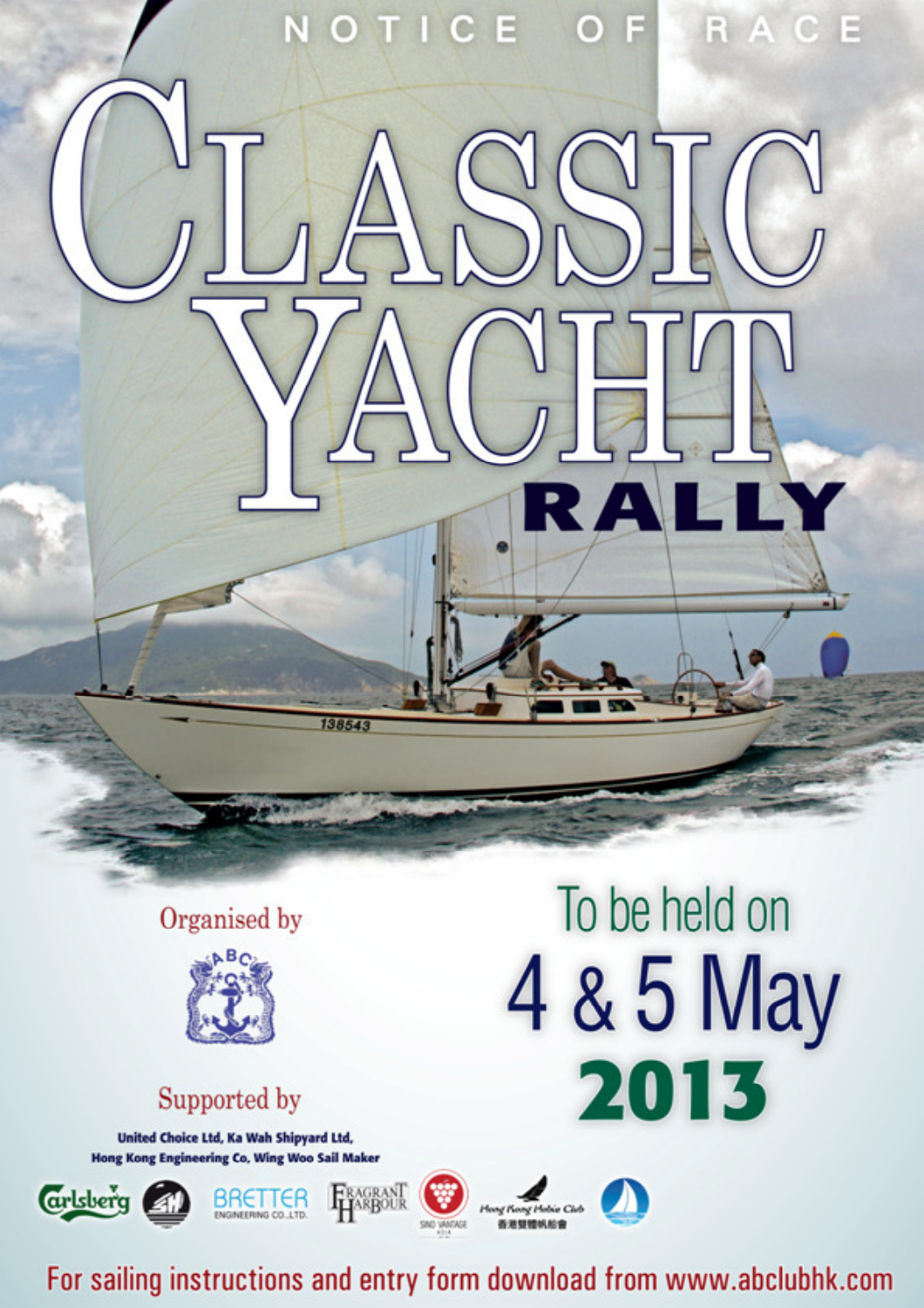# NOTICE OF RACE

### 1. Rules

The Regatta will be governed by the 'rules' as defined in The Racing Rules of Sailing 2013‐2016, The Aberdeen Boat Club Standard Sailing Instructions (the SSI's) and Classic Yacht Rally 2013 Sailing Instructions (the SI's) copies of which may be downloaded from the Club's website www.abclubhk.com as of Friday 26 April 2013 by 18:00.

# 2. Advertising

Boats may be required to display advertising chosen and supplied by the organizing authority.

# 3. Eligibility and Entry

Open to all boats with valid HKPN handicap or as otherwise agreed by the Race Committee.

No dinghy or multihull without accommodation will be ranked as starter unless all persons on board are wearing personal buoyancy as specified in their dass rules.

# 4. Divisions & Classes

| <b>Classic Rading Yadits</b>                            |
|---------------------------------------------------------|
| built more than 25 years ago with HKPN of 1050 or less. |
| <b>Classic Cruising Yachts</b>                          |
| built more than 25 years ago with HKPN of 1051 or more. |
| Non-Classic Racing Yachts with HKPN of 950 or less.     |
| Non-Classic Cruising Yachts with HKPN of 951 or more.   |
| Modern Yachts with a classic design and a valid HKPN.   |
| <b>Dinghies</b>                                         |
|                                                         |

The Rally Division is opened to all non racing boats following the course only.

For Divisions 1A, 1B and 3, subject to entries, classes may be constituted as follows for the purpose of the "CONCOURS D' ELEGANCE".

| <b>Classy Class</b>  | - Design year less than 25 years old |
|----------------------|--------------------------------------|
| <b>Classic Class</b> | - Design year 25-45 years old        |
| <b>Vintage Class</b> | - Design year 46-65 years old        |
| <b>Antique Class</b> | - Design year more than 65 years old |

#### Design Class:

Consideration will be given for 3 or more entries in the following classes:

Taipan, Cape Carib, Various Cheoy Lee, Flying Fifteen, Dragons, Sonata, Ruffian and Impala.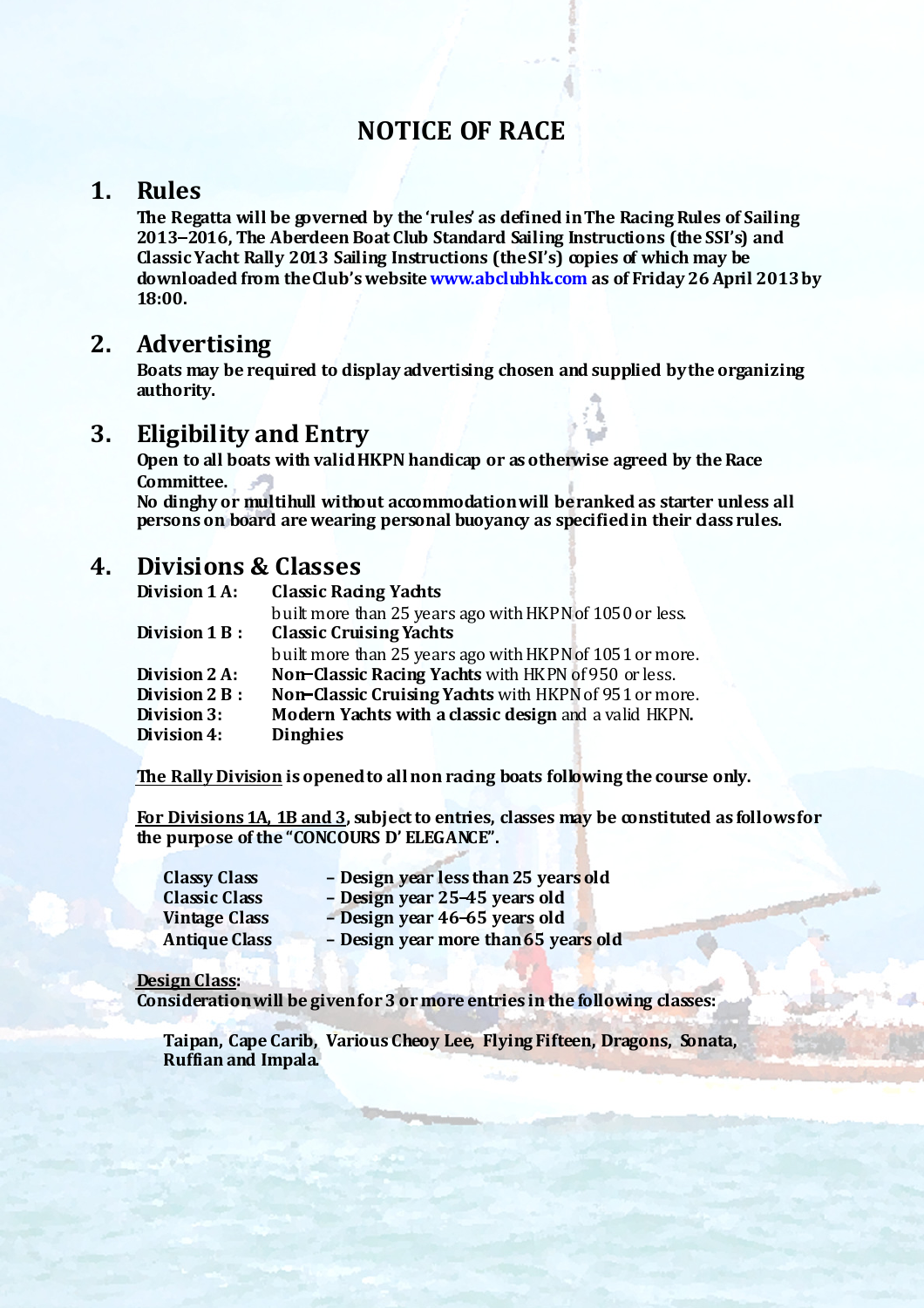

# 5. Entry Fees

Classic Sailing Boat \$180<br>Non-classic sailing Boat \$200 Non-classic sailing Boat Dinghy entry fee will be \$60

# 6. Schedule

Boats may choose to compete in Island style racing over both days, or just one day only.

#### RACES

<u>Dates Start Finish</u> Saturday 4<sup>th</sup> May, 14:00, from Stanley Bay in Tai Tam Bay. Sunday  $5<sup>th</sup>$  May, 10:00, from Tai Tam Bay in Deep Water Bay.

#### CONCOURS D' ELEGANCE AND PRIZE GIVING

Sunday 5<sup>th</sup> May, at Middle Island

### 7. Sailing Instructions

Sailing Instructions will be available for download on the ABC website no later than 18:00 on Friday 26 April 2013.

# 8. Courses

Full course details will be made available in the Sailing Instructions.

# 9. Berthing

A limited number of berths will be available for early race entrants on a first come, first serve basis. Priority will be given to the Classic Yachts.

# 10. Prizes

Prizes shall be awarded on Sunday 5<sup>th</sup> May at the ABC Middle Island Club House after racing.